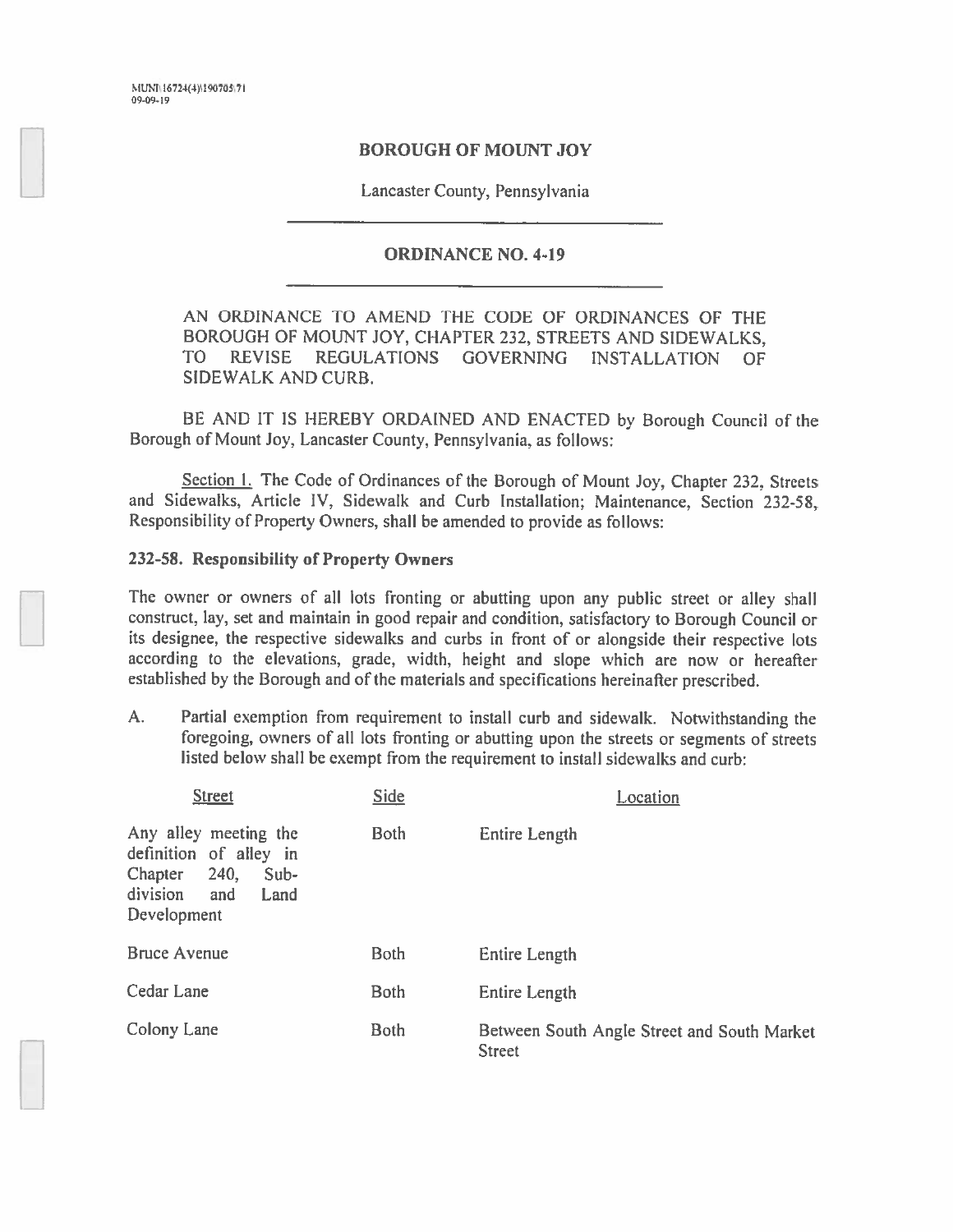| <b>Street</b>           | <b>Side</b>          | Location                                    |
|-------------------------|----------------------|---------------------------------------------|
| <b>David Street</b>     | <b>Both</b>          | From New Haven Street to Comfort Alley      |
| <b>David Street</b>     | North and East sides | Lumber Street to Donegal Springs Road       |
| <b>Delta Street</b>     | <b>Both</b>          | Columbia Avenue to dead end                 |
| <b>East Main Street</b> | South                | Cornerstone Drive to Eby Chiques Road       |
| <b>Eby Chiques Road</b> | <b>Both</b>          | <b>Entire Length</b>                        |
| <b>Florin Avenue</b>    | <b>Both</b>          | Donegal Springs Road north to dead end      |
| <b>Frederick Street</b> | <b>Both</b>          | High Street to dead end                     |
| <b>Hemp Street</b>      | <b>Both</b>          | <b>Entire Length</b>                        |
| <b>Henry Street</b>     | <b>Both</b>          | <b>Entire Length</b>                        |
| <b>Hopewell Street</b>  | <b>Both</b>          | <b>Entire Length</b>                        |
| <b>Ice Street</b>       | <b>Both</b>          | <b>Entire Length</b>                        |
| <b>Lauver</b> Lane      | <b>Both</b>          | <b>Entire Length</b>                        |
| <b>Lefever Road</b>     | West                 | From Staufer Court to Borough line          |
| Longenecker Road        | <b>Both</b>          | <b>Entire Length</b>                        |
| <b>Lumber Street</b>    | <b>Both</b>          | From West Donegal Street to railroad tracks |
| <b>Lumber Street</b>    | East                 | David Street to Marietta Avenue             |
| <b>Manheim Street</b>   | <b>Both</b>          | Market Street to Barbara Street             |
| Midway Road             | <b>Both</b>          | Entire Length                               |
| New Haven Street        | <b>Both</b>          | Marietta Avenue to Oak Alley                |
| Newcomer Road           | West                 | Main Street to Penn Court Drive             |
| Newcomer Road           | <b>Both</b>          | Penn Court Drive to dead end                |
| North Angle Street      | <b>Both</b>          | <b>Bruce Avenue to Terrace Avenue</b>       |
| North High Street       | <b>Both</b>          | North Alley to Park Avenue                  |
| North Jacob Street      | <b>Both</b>          | Mount Joy Street to North Alley             |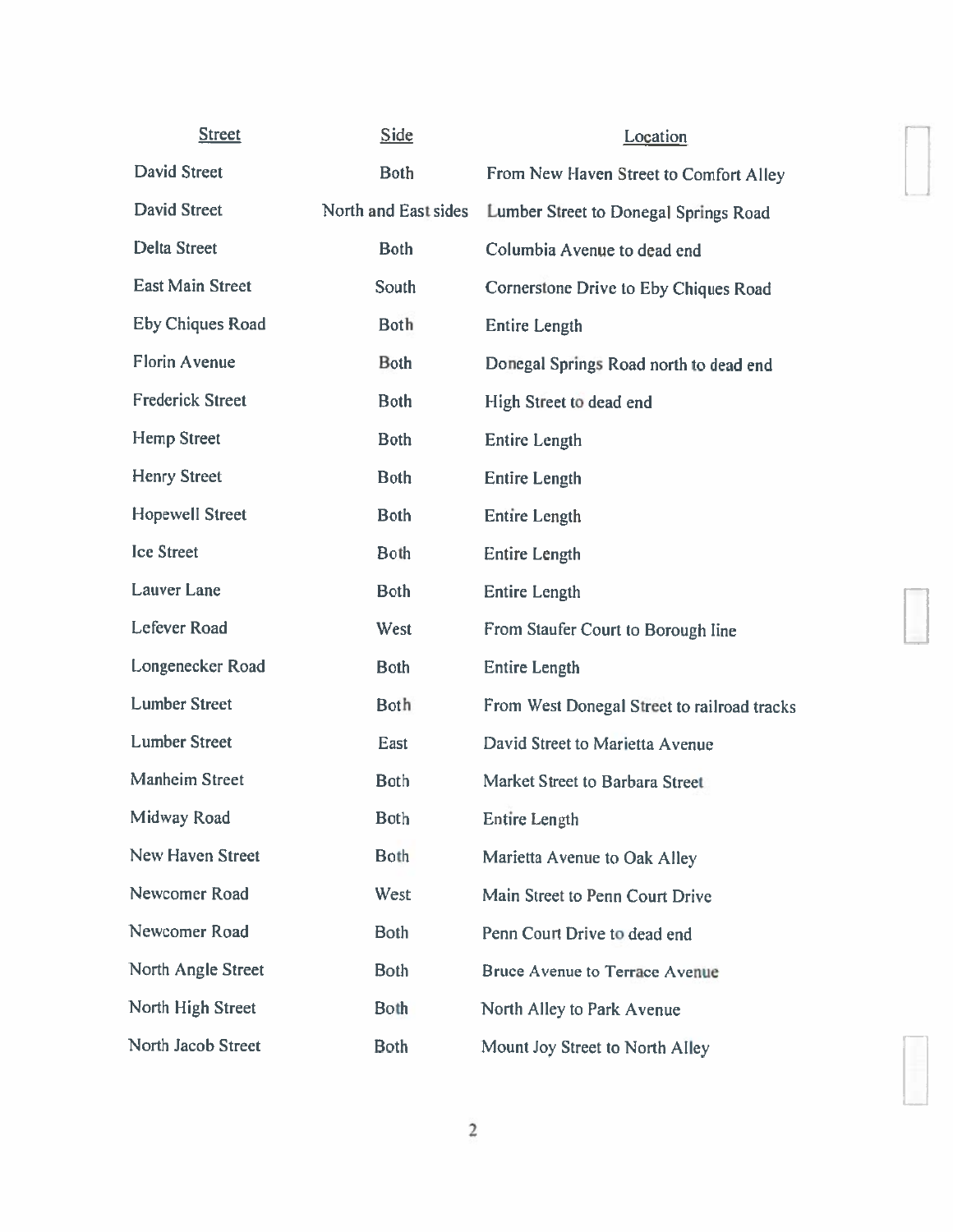| <b>Street</b>              | <b>Side</b> | Location                                                           |
|----------------------------|-------------|--------------------------------------------------------------------|
| <b>Old Market Street</b>   | East        | Manheim Street to Borough line                                     |
| <b>Orange Street</b>       | East        | <b>Entire Length</b>                                               |
| <b>Orchard Road</b>        | <b>Both</b> | <b>Bruce Avenue to Hill Street</b>                                 |
| Park Avenue                | <b>Both</b> | <b>Entire Length</b>                                               |
| <b>Pine Street</b>         | <b>Both</b> | <b>Entire Length</b>                                               |
| <b>Richland Lane</b>       | <b>Both</b> | <b>Entire Length</b>                                               |
| South Jacob Street         | East        | New Street to Borough line                                         |
| South Market Avenue        | <b>Both</b> | <b>Wood Street to Railroad Tracks</b>                              |
| <b>South Market Street</b> | <b>Both</b> | School Lane to Borough line                                        |
| <b>South Plum Street</b>   | <b>Both</b> | Wood Street to railroad tracks                                     |
| <b>School Lane</b>         | South       | Pinkerton Road to South Market Street                              |
| School Lane                | <b>Both</b> | South Market Street to Delta Street                                |
| <b>Second Street</b>       | <b>Both</b> | <b>Entire Length</b>                                               |
| Seller Lane                | <b>Both</b> | <b>Entire Length</b>                                               |
| Springville Road           | <b>Both</b> | <b>Entire Length</b>                                               |
| <b>Square Street</b>       | South       | Apple Alley to South Market Avenue                                 |
| <b>Square Street</b>       | <b>Both</b> | South Market Avenue to Orange Street                               |
| <b>Walnut Street</b>       | <b>Both</b> | Entire Length                                                      |
| <b>Water Street</b>        | <b>Both</b> | Angle Street to Green Alley                                        |
| <b>West Donegal Street</b> | South       | Donegal Springs Road westward to 347 West<br><b>Donegal Street</b> |
| <b>West Donegal Street</b> | <b>Both</b> | 347 West Donegal Street west and south to<br>Donegal Springs Road  |
| <b>Wood Street</b>         | <b>Both</b> | Chocolate Avenue to Florin Avenue                                  |
| <b>Ziegler Street</b>      | <b>Both</b> | <b>Entire Length</b>                                               |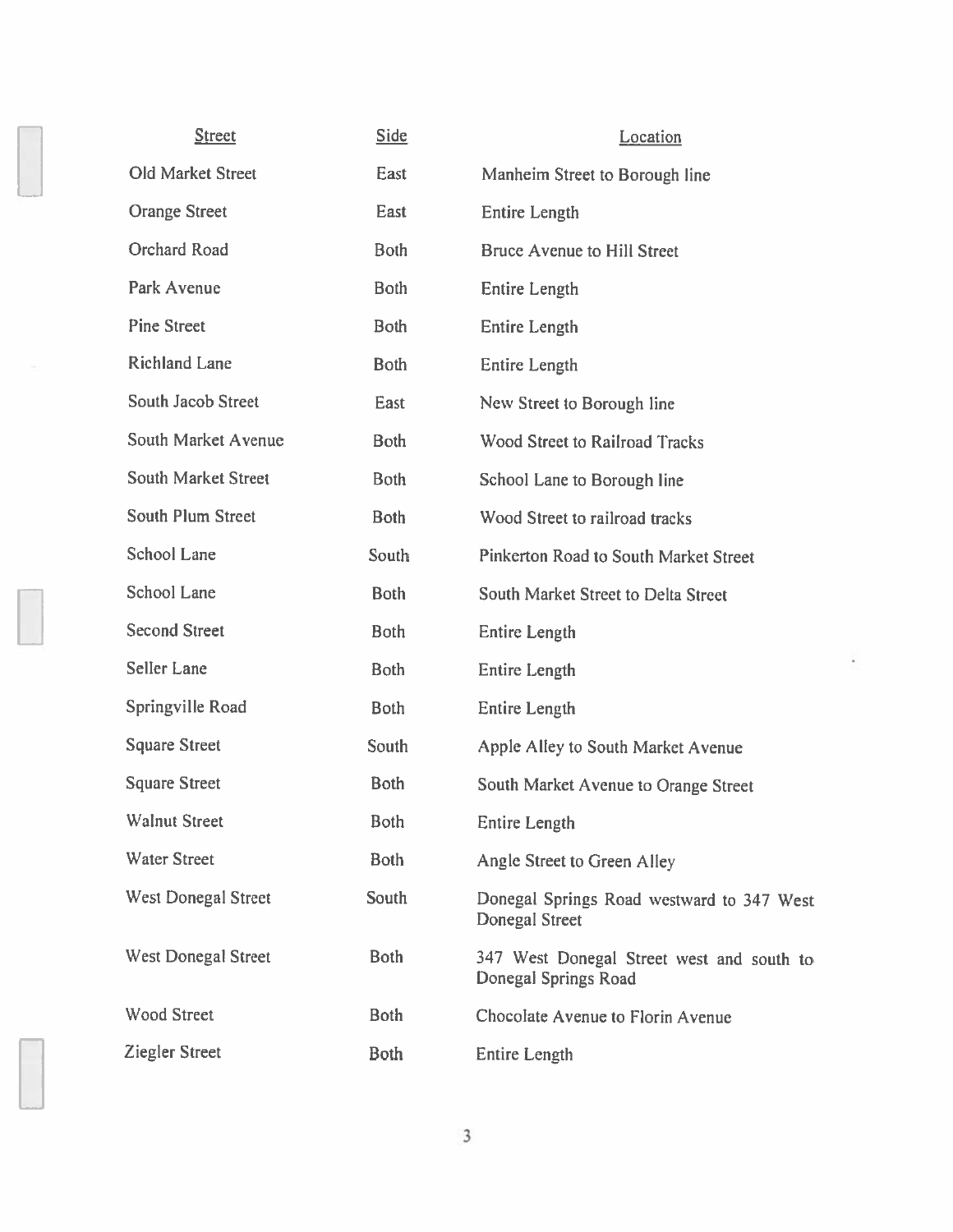B. Partial exemption from requirement to install sidewalk. Notwithstanding the foregoing, owners of all lots fronting or abutting upon the streets or segments of streets listed below shall be exemp<sup>t</sup> from the requirement to install sidewalks:

U

1

U

| <b>Street</b>              | <b>Side</b>  | Location                                                           |
|----------------------------|--------------|--------------------------------------------------------------------|
| <b>Bernhard Avenue</b>     | <b>Both</b>  | <b>Entire Length</b>                                               |
| <b>Concord Street</b>      | <b>Both</b>  | <b>Entire Length</b>                                               |
| Creekside Lane             | <b>Both</b>  | <b>Entire Length</b>                                               |
| <b>East Donegal Street</b> | North        | <b>Barbara Street to Jacob Street</b>                              |
| <b>East Donegal Street</b> | South        | Jacob Street to Longenecker Road                                   |
| <b>East Main Street</b>    | South        | <b>Elmcrest Boulevard to Cornerstone Drive</b>                     |
| <b>Frank Street</b>        | South        | Market Street to Concord Street                                    |
| <b>Grandview Circle</b>    | <b>Both</b>  | <b>Entire Length</b>                                               |
| <b>Hill Street</b>         | South        | North Plum Street to a point 90 feet east of<br><b>Green Alley</b> |
| <b>Hill Street</b>         | <b>North</b> | Orchard Road to a point 280 feet east of Green<br>Alley            |
| Lefever Road               | West         | Creekside Lane to Staufer Court                                    |
| North Angle Street         | <b>Both</b>  | Terrace Avenue to Hill Street                                      |
| North High Street          | West         | Mount Joy Street to North Alley                                    |
| <b>New Street</b>          | <b>North</b> | Barbara Street to Walnut Street                                    |
| Old Market Street          | West         | Manheim Street to entrance to Rotary Park                          |
| <b>South Angle Street</b>  | East         | Clay Alley to Bridge Boulevard                                     |
| South Melhorn Drive        | <b>Both</b>  | Entire Length                                                      |
| <b>School Lane</b>         | <b>Both</b>  | Marietta Avenue to Pinkerton Road                                  |
| <b>School Lane</b>         | North        | <b>Pinkerton Road to South Market Street</b>                       |
| <b>Staufer Court</b>       | <b>Both</b>  | <b>Entire Length</b>                                               |
| <b>Terrace Avenue</b>      | <b>Both</b>  | <b>Entire Length</b>                                               |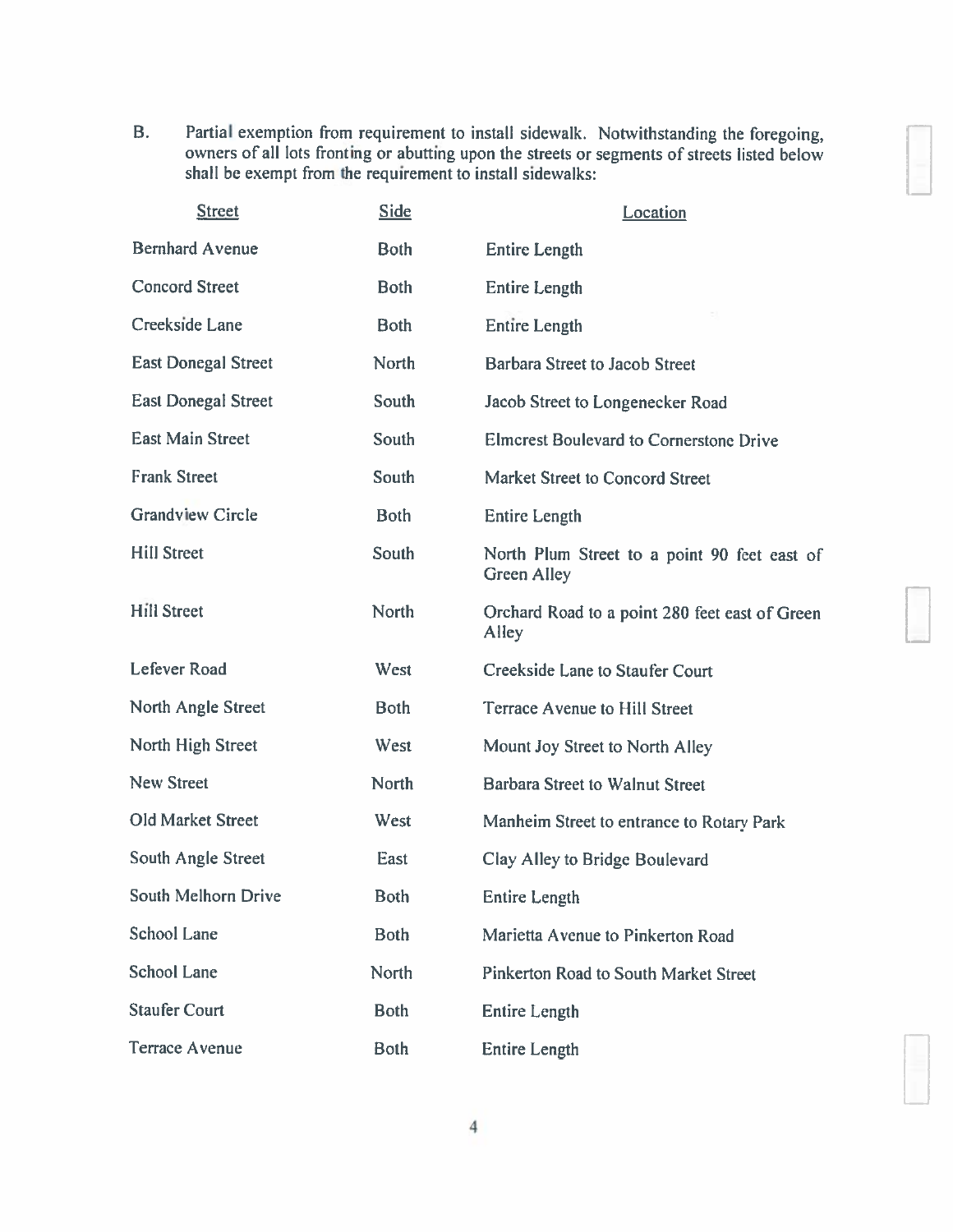C. Partial Exemption From Requirement to Install Curbs. Notwithstanding the foregoing, owners of all lots fronting or abutting upon the streets or segments of streets listed below shall be exempt from the requirement to install curbs:

| <b>Street</b>     | <b>Side</b> | Location                                    |
|-------------------|-------------|---------------------------------------------|
| Old Market Street | West        | Entrance to Rotary Park to the Borough line |

D. Curb and/or sidewalk which is existing or is subsequently installed on any street or alley identified in Subsections A, B, or C above shall be maintained in accordance with the requirements of this Article. The subsequent installation of curbs and/or sidewalks on any street identified in Subsections A, B, or <sup>C</sup> above shall be done in strict accordance with this Article.

Section 2. All other sections, parts and provisions of the Code of Ordinances of the Borough of Mount Joy shall remain in full force and effect as previously enacted and amended.

Section 3. In the event any provision, section, sentence, clause or part of this Ordinance<br>shall be held to be invalid, illegal or unconstitutional by a court of competent jurisdiction, such<br>invalidity, illegality or uncon

Section 4. This Ordinance shall take effect and be in force from and after its enactment as provided by law.

DULY ORDAINED AND ENACTED this  $\frac{9}{2}$  day of  $\frac{\sqrt{2\pi kT F k B S T}}{2019}$ , by Borough Council of the Borough of Mount Joy, Lancaster County, Pennsylvania, in lawful session duly assembled.

[BOROUGH SEAL]

BOROUGH OF MOUNT JOY Lancaster County, Pennsylvania

Attest: <u>Jackness</u> Burney . By: Ulllewill Helf

Borough Council

Examined and approved as an Ordinance this  $\int$  day of 2019. By:  $\angle$   $\angle$ 

Mayor